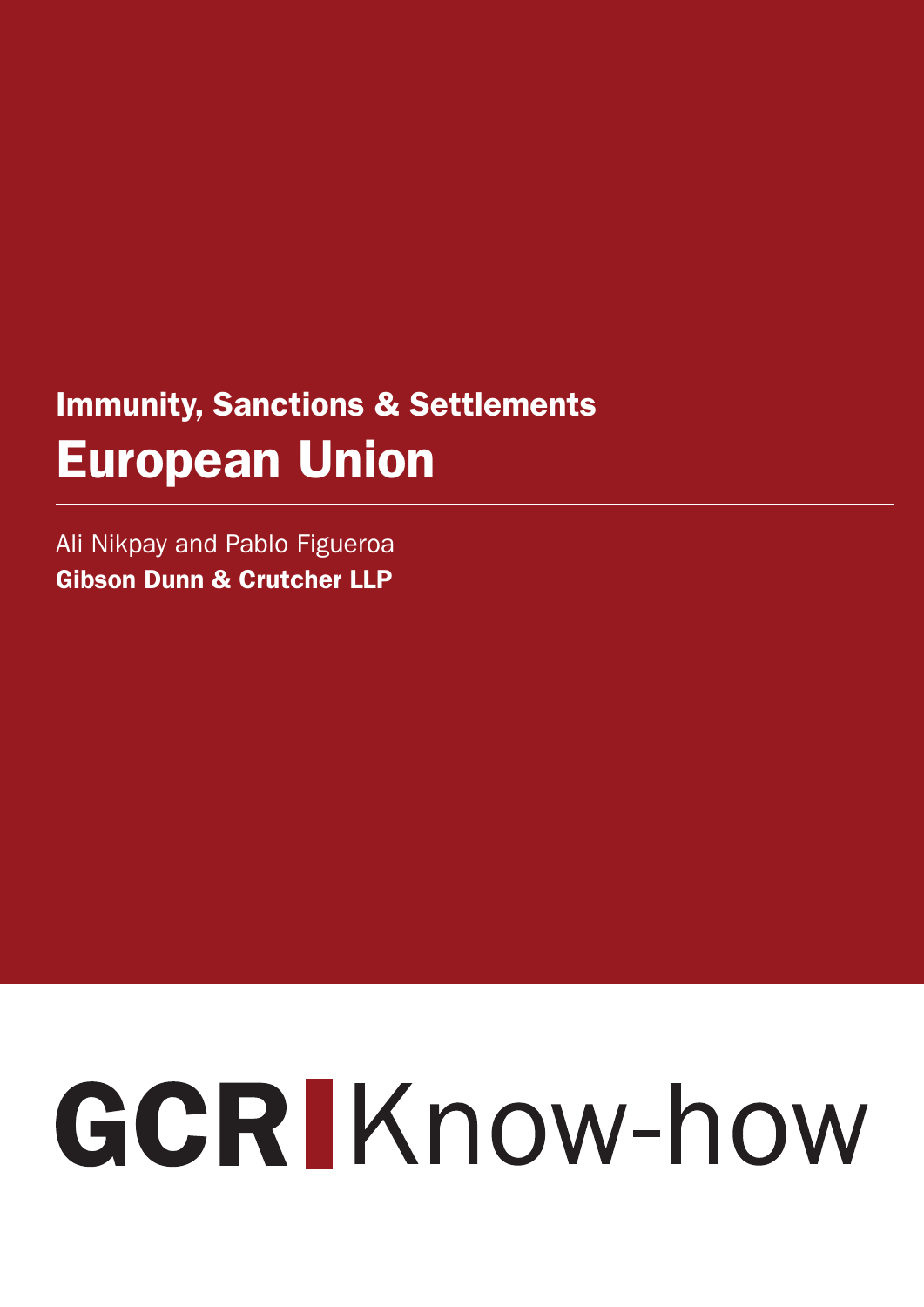### Immunity, Sanctions & Settlements European Union

#### Ali Nikpay and Pablo Figueroa Gibson Dunn & Crutcher LLP

#### Immunity or a 100 per cent reduction in sanctions

#### What benefits are available to the first applicant to qualify?

The first qualifying applicant will obtain full immunity from the fines that would otherwise be imposed by the European Commission (the Commission) for the cartel behaviour it has reported.

#### 2 Do the protections extend to current and former officers, directors and employees?

EU law only empowers the Commission to sanction companies (undertakings). The Commission's leniency protections thus extend only to undertakings. While the Commission cannot impose criminal or financial penalties on individuals, certain EU member states have introduced domestic legislation that enables criminal sanctions to be imposed on individuals. The EU leniency programme does not extend protection to such individuals.

#### 3 Is immunity available after an investigation begins?

Yes. If the Commission has already launched an investigation, an undertaking may still obtain full immunity from fines provided that:

- no other undertaking has already applied for or been granted immunity;
- the applicant is the first to provide the Commission with information and evidence 'which in the Commission's view will enable it to (i) carry out a targeted inspection in connection with the alleged cartel or (ii) find an infringement of article 101 Treaty on the Functioning of the European Union (TFEU) in connection with the alleged cartel'; and
- the applicant meets the requirements of cooperation that are common to applicants for immunity or reduction in fines (see question 26 et seq).

#### 4 What are the eligibility requirements before an investigation begins?

To be eligible for immunity in these circumstances an applicant must be the first to supply the Commission with information and evidence that allows the Commission to carry out a targeted inspection of the alleged cartel or information enabling the Commission to find an infringement of article 101 TFFU.

Pursuant to point 9 of Commission's 2006 Leniency Notice (the Leniency Notice), for the Commission to be able to carry out a targeted inspection, the immunity applicant must provide the Commission with the information and evidence listed below:

a. A corporate statement which includes, in so far as it is known to the applicant at the time of the submission:

A detailed description of the alleged cartel arrangement, including for instance its aims, activities and functioning; the product or service concerned, the geographic scope, the duration of and the estimated market volumes affected by the alleged cartel; the specific dates, locations, content of and

participants in alleged cartel contacts, and all relevant explanations in connection with the pieces of evidence provided in support of the application.

The name and address of the legal entity submitting the immunity application as well as the names and addresses of all the other undertakings that participate(d) in the alleged cartel;

The names, positions, office locations and, where necessary, home addresses of all individuals who, to the applicant's knowledge, are or have been involved in the alleged cartel, including those individuals which have been involved on the applicant's behalf;

Information on which other competition authorities, inside or outside the EU, have been approached or are intended to be approached in relation to the alleged cartel; and

b. Other evidence relating to the alleged cartel in possession of the applicant or available to it at the time of the submission, including in particular any evidence contemporaneous to the infringement.

#### 5 What are the eligibility requirements after an investigation begins? See question 3.

#### 6 Will the applicant have to admit to a violation of law?

There is no provision expressly requiring an immunity applicant to admit to having violated the law (ie, to admit to an infringement of the competition rules). This approach differs from that taken in the context of settlement discussions where undertakings are expressly required to submit 'an acknowledgement in clear and unequivocal terms of the parties' liability for the infringement' (see question 66).

However, this difference might be of little practical consequence. More specifically, the Leniency Notice states that immunity is available to an undertaking 'disclosing its participation in an alleged cartel', and the corporate statement must contain a 'detailed description of the alleged cartel arrangement, including, for instance, its aims, activities and functioning … specific dates, locations, content of and participants in alleged cartel contacts'.

#### 7 Are ringleaders or initiators of the conduct eligible?

Yes. However, undertakings that actively sought to coerce other undertakings to join or remain in the cartel are not eligible for full immunity from fines. Nevertheless, the coercing undertaking may still qualify for a reduction in fines provided that it satisfies the relevant criteria set out in the Leniency Notice (namely the provision of evidence, which represents significant added value to the evidence already in the Commission's possession and compliance with the requirements of cooperation, etc, that are common to applicants for immunity or reduction in fines (see question 26).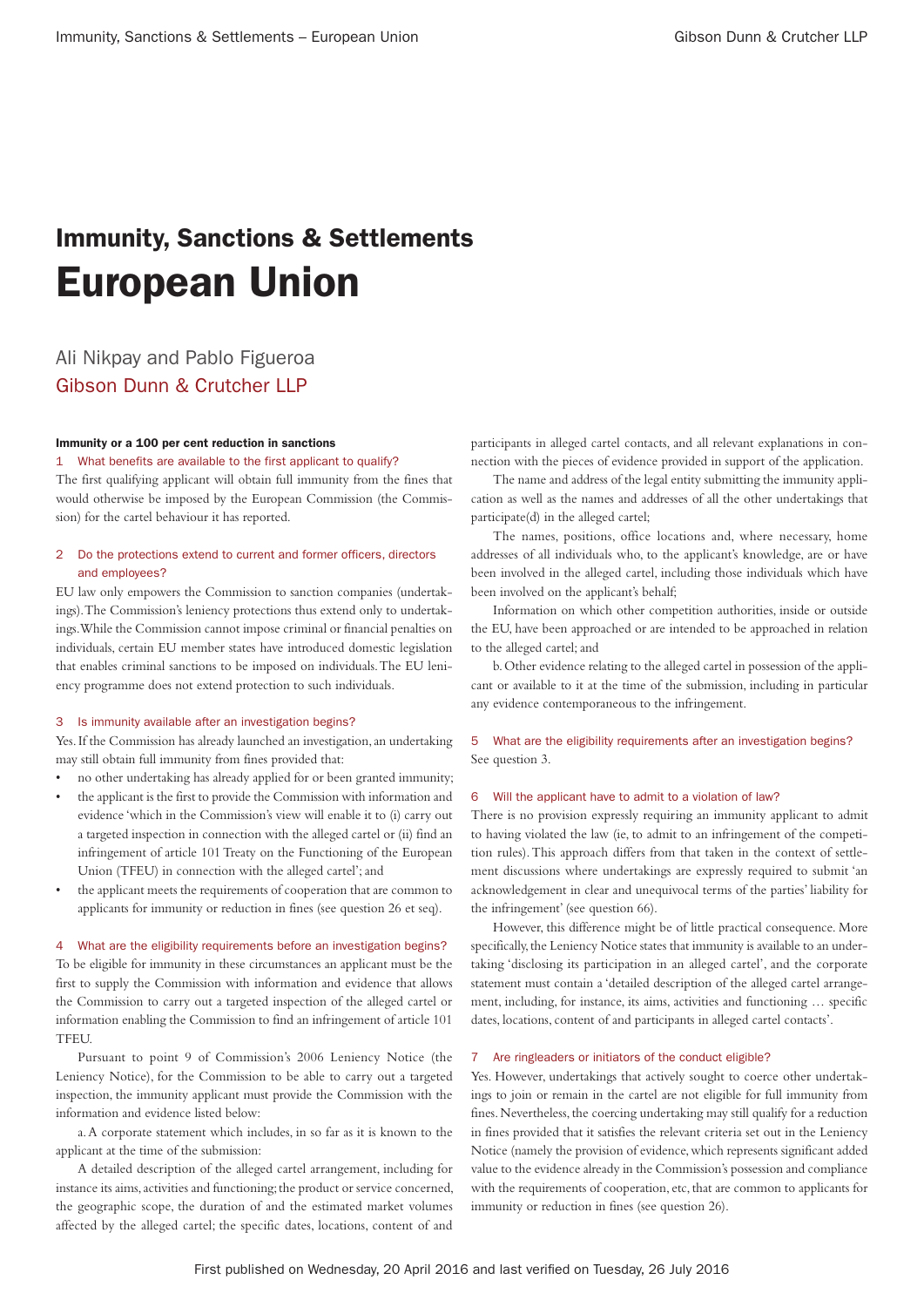#### 8 When must the applicant terminate its involvement in the conduct?

The immunity applicant must terminate its involvement in the alleged cartel immediately following the submission of its application, except where the Commission considers that it is 'reasonably necessary to preserve the integrity of the inspections' for the applicant to continue with the alleged misconduct.

#### 9 What constitutes termination of the conduct?

An applicant must refrain from participating further in the infringing conduct. However, complete and abrupt withdrawal without an obvious explanation, from the cartel may compromise the effectiveness of a potential on-thespot inspection by the Commission. Therefore, the Commission may require an undertaking continuing its active participation when this would 'in the Commission's view be reasonably necessary to preserve the integrity of the inspections' (see Leniency Notice, at paragraph 12(b)).

#### 10 Will the applicant be required to make restitution to victims?

No. The Leniency Notice does not require an immunity applicant to make restitution to the victims of a cartel.

Nevertheless, the European Court of Justice (the ECJ) has held that any citizen or business who has suffered harm as a result of breaches of article 101 TFEU is entitled to compensation from the infringers: see Joined Cases Case C-453/99 Courage and Crehan [2001] ECR 2001 p. I-6297. At present, while those who have suffered harm may initiate civil proceedings in member state national courts, the exact rules of standing, procedure and calculation of quantum vary between the different member states. The Commission believes that this may, in certain circumstances, act as a disincentive to victims wishing to bring claims. As such, a Directive on antitrust damages actions for breaches of competition law (Directive 2014/104/EU) was signed into law on 26 November 2014, after final adoption by Council on 10 November 2014 (the Damages Directive). The Damages Directive intends to 'avoid the divergence of applicable [damages] rules, which could jeopardise the proper functioning of the internal market'. The deadline for EU member states to incorporate the Damages Directive into their domestic law expires on 27 December 2016.

Under article 11 of the Damages Directive:

Member States shall ensure that undertakings which have infringed competition law through joint behaviour are jointly and severally liable for the harm caused by the infringement of competition law; with the effect that each of those undertakings is bound to compensate for the harm in full, and the injured party has the right to require full compensation from any of them until he has been fully compensated.

In order to minimise the impact of article 11 on the leniency programme the Directive stipulates that an immunity recipient is jointly and severally liable only for the harm suffered by its own direct and indirect customers, ie, it will not be liable for the harm caused to the customers of the other cartel members. An exception to this takes place where victims cannot obtain full compensation from the other undertakings involved in the cartel.

#### 11 Can more than one applicant qualify for immunity?

No. There can only be one successful immunity applicant per cartel. Accordingly, if the Commission has already granted conditional immunity to an applicant pre-inspection, no subsequent applicant can obtain immunity. However, a subsequent applicant may still be eligible for a reduction of up to 50 per cent of the fine.

#### 12 Can an applicant qualify if one of its employees reports the conduct to the authority first?

The EU leniency regime applies only to undertakings, and it requires a 'corporate statement' voluntarily provided by, or on behalf of, an undertaking that has participated in an alleged cartel. As a result, if an employee reports a cartel to the Commission in his/her individual capacity as 'informant' or 'whistleblower', the undertaking that employs that individual does not benefit from the report. In addition, if the individual has provided sufficient information

to the Commission to enable it to carry out an inspection, immunity under the pre-inspection head of the Leniency Notice will no longer be available. As a consequence, to obtain immunity, the undertaking would need to meet the conditions for immunity post-inspection and would need to provide sufficient evidence to allow the Commission to find an infringement (see question 5).

#### 13 Does the afforded protection extend to any non-antitrust infringements?

No. Non-antitrust infringements are beyond the scope of the Commission's leniency programme.

#### 14 What confidentiality assurances are given to the first applicant to report?

Other than EU member state competition authorities, the Commission will not disclose an immunity applicant's identity to any third partiy, including the other cartel members, without first obtaining the applicant's permission. This is the case, at least until the Commission issues the Statement of Objections (SO). At that point, the applicant's identity will become known to the other addressees of the SO (ie, the other cartel members). The applicant's identity will become publicly known when the Commission issues the final infringement decision.

Prior to the issue of the SO, if an undertaking seeks immunity and is informed that it is no longer available because of a prior application, the Commission will not disclose to the undertaking the identity of the first-in applicant.

The Leniency Notice specifies that the corporate statement, which sets out the immunity applicant's understanding of the cartel and its role in the cartel, can be provided orally to the Commission. The statement will be recorded and transcribed on the Commission's premises. Access to the corporate statement will be given to the other cartel members during the access to file process after issue of the SO. This will be done on the premises of the Commission. According to the Leniency Notice, access will be given only under condition that a copy of the statement is not made and that the information contained therein is used only for the purpose of 'judicial or administrative proceedings for the application of the EU competition rules at issue in the related administrative proceedings'. The Commission, for its part, will not disclose or use the corporate statement for any other purpose.

A frequently discussed concern is the potential for corporate statements to be subject to a disclosure or discovery order in follow-on civil litigation. In its 2011 Ruling in Pfleiderer AG vs. Bundeskartellamt, the EU Court of Justice held that national courts should carry out a case-by-case assessment of whether access to leniency documents should be required in damages actions (for an application of the balancing exercise that this requires, see the judgment of the UK High Court in National Grid Electricity Transmission v ABB and Others [2012]). To address concerns that the possibility of future disclosure of leniency documents could significantly reduce incentives for companies to apply for immunity, the Damages Directive on damages actions for breaches of EU Competition law requires member states to ensure that national courts cannot order the disclosure of leniency corporate statements.

On 5 August 2015, the Commission introduced a series of amendments to the relevant EU legislation and a range of "soft law" guidance notes in relation to its competition law procedures to ensure the smooth functioning of Damages Directive. As part of these changes, clear limits have been placed on the use that can be made of the information received through the access to the file process. More precisely, access to the file will only be granted on the condition that the information obtained is used by the recipient only for the purposes of defending itself before the Commission or in its appeal of the infringement decision to the EU courts.

Failure to comply with this requirement may result in the imposition of a fine by the national authorities of the EU member states.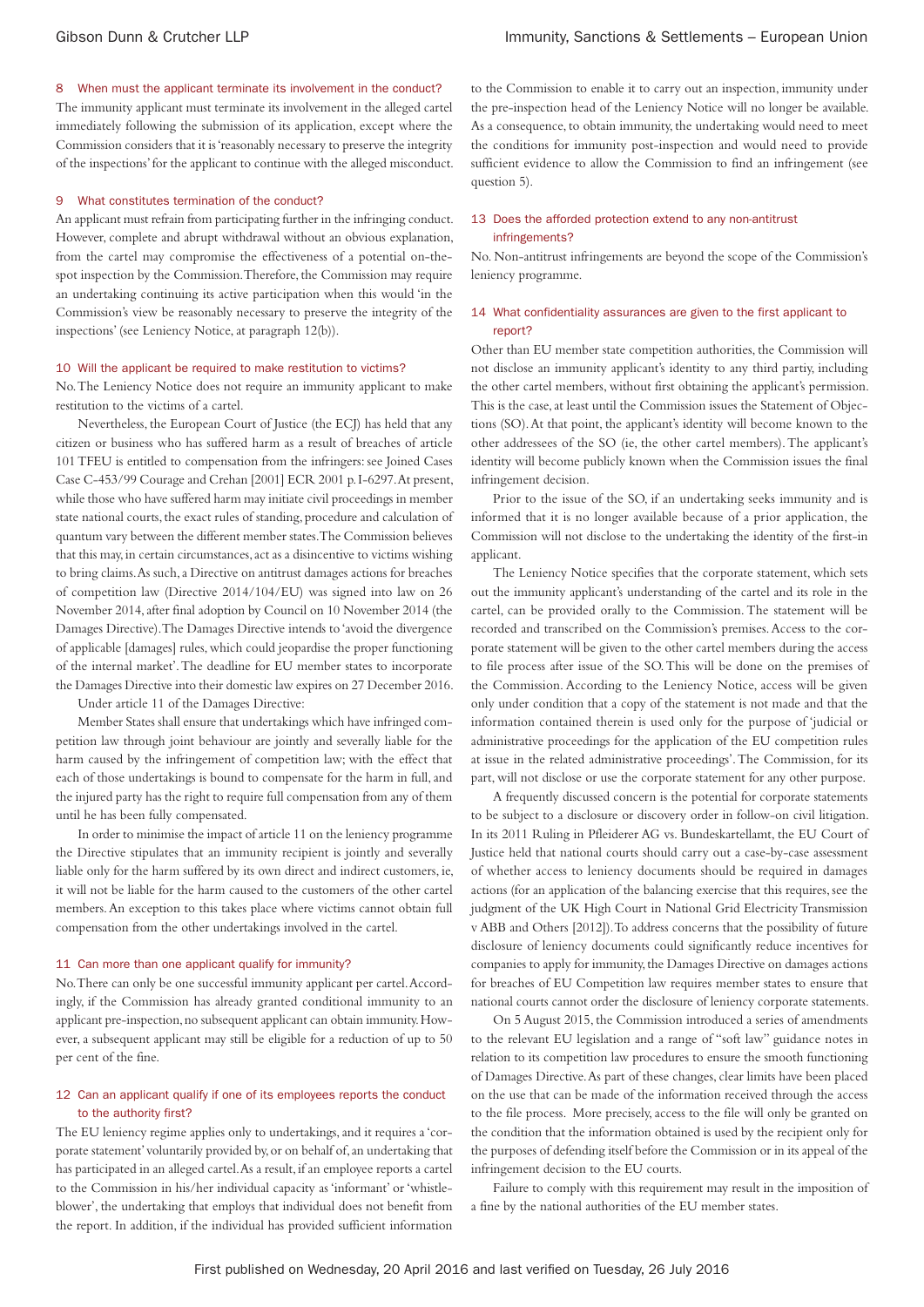Moreover, if improper use is made of information after the Commission has already adopted a prohibition decision, the Commission may ask the EU General Court to increase the fine imposed for the cartel conduct on the relevant undertaking.

Finally, should any of the above take place with the involvement of outside counsel, the Commission may report the incident to the relevant individual's bar association with a view to disciplinary action being taken.

#### 15 Does the authority publish guidance regarding the application of the programme?

Yes. The Commission has published the following guidance:

- 2006 Leniency Notice (available at http://ec.europa.eu/competition/ cartels/legislation/leniency\_legislation.html)
- 2012 Antitrust Manual on of Procedures (available at http://ec.europa. eu/competition/antitrust/antitrust\_manproc\_3\_2012\_en.pdf); and
- 2013 Guidance for delivering oral statements to DG Competition (available at http://ec.europa.eu/competition/cartels/leniency/ oral\_statements\_procedure\_en.pdf

#### 16 Do the rules for obtaining immunity in your jurisdiction conflict with the immunity rules in other jurisdictions?

Applicants have to apply to any competition authority in the EU that might have standing in any particular case to apply article 101 TFEU or other applicable provisions. The European Competition Network Model Leniency Programme sets out the treatment all applicants can expect in any ECN jurisdiction and, in doing so, seeks to minimise the burden and bureaucracy associated with multiple applications by introducing a 'summary leniency application'.

On 20 January 2016, the ECJ held in Case C-428/14 DHL Express (Italy) and DHL Global Forwarding (Italy) (not yet reported) that:

- (i) the instruments adopted in the context of the European Competition Network, such as the Model Leniency Programme, are not binding on national competition authorities;
- (ii) there is no legal link between the application for immunity which an undertaking submits to the Commission and the summary application submitted to a national competition authority in respect of the same cartel.
- As a result:
- (i) the national competition authority is not required to assess a summary application in the light of the application for immunity to the Commission or contact the Commission in order to obtain information on the purpose and results of the leniency procedure carried out at the European level. For example, in a cartel with effects in the UK and Germany, company A, an immunity applicant reports the case only to the Commission and not to British or German NCAs. The Commission declines to take the case. Meanwhile B, a second member of the cartel reports it to the German NCA. Pursuant to the DHL Ruling, the German NCA is entitled to award immunity to B, despite the fact that A was the first to report the existence of the cartel to a competition authority in the EU (i.e., to the Commission); and
- (ii) EU law does not preclude national competition authorities from accepting a summary application for immunity from an undertaking which was unable to apply for immunity to the Commission. In practice, this might lead to scenarios where the first entity to apply for leniency to a national competition authority might reap full immunity, even if it had not been the first one to contact the Commission, if the case ends up being investigated at the national level.

#### Immunity application and marker process

#### 17 What is the initial process for making an application?

A company seeking immunity must contact the Directorate General for Competition (directly or through an authorised legal representative) and either: (i) apply for a marker; or (ii) submit a formal application for leniency. Before submitting a formal application, the applicant may first seek assistance from a Commission official by calling one of two dedicated and secure telephone numbers. The Commission will notify the applicant if immunity is not available, at which point, the applicant may instead apply for a reduction of fines in accordance with section III of the Leniency Notice (see questions 43 to 61). If full immunity is still available, then either a formal or hypothetical application for leniency must be submitted. This can be done by resort to the Commission's dedicated and secure fax number or by way of (oral or written) oral statement.

#### 18 What information is required to secure a marker?

The Commission may grant a "marker" protecting an immunity applicant's place in the queue for a period to be specified on a case-by-case basis in order to allow time for the gathering of the necessary information and evidence.

The applicant must provide the Commission with information detailing: its name and address;

- the parties to the alleged cartel;
- the affected product(s) and territory(-ies);
- the estimated duration of the alleged cartel and whether it is still active;
- the nature of the alleged cartel conduct;
- details of any other leniency applications (past or possible future) to other competition authorities in relation to the alleged cartel; and
- its justification for requesting a marker.

#### 19 How much time will an applicant have to perfect its marker?

Where a marker is granted, the Commission will determine the period within which it must be perfected on a case-by-case basis. Marker periods tend to be short – usually weeks rather than months.

#### 20 Can the deadline for perfecting the marker be extended?

Yes. An undertaking may request the Commission to extend the deadline for perfecting the marker. Such a request should be submitted before the expiration of the marker and include sufficient detail to enable the Commission to make an informed decision. The Commission has discretion to accept or reject the request.

#### 21 What is required to perfect the marker?

A marker is perfected when the applicant submits the information and evidence required for a formal immunity application within the given deadline (or extended deadline).

- The applicant must provide the Commission with:
- a corporate statement; and
- additional supporting evidence relating to the alleged cartel.

The corporate statement must contain the following information:

- a detailed description of the alleged cartel arrangement, including its aims, activities and functioning;
- details of the product or service concerned together with the geographical scope, duration and estimated market volumes affected by the alleged cartel;
- the specific dates, locations and content of contact between the alleged cartel participants;
- explanations of the evidence submitted in support of the application:
- the name and address of the legal entity submitting the application, together with the names and addresses of all of the other undertakings that participate(d) in the alleged cartel;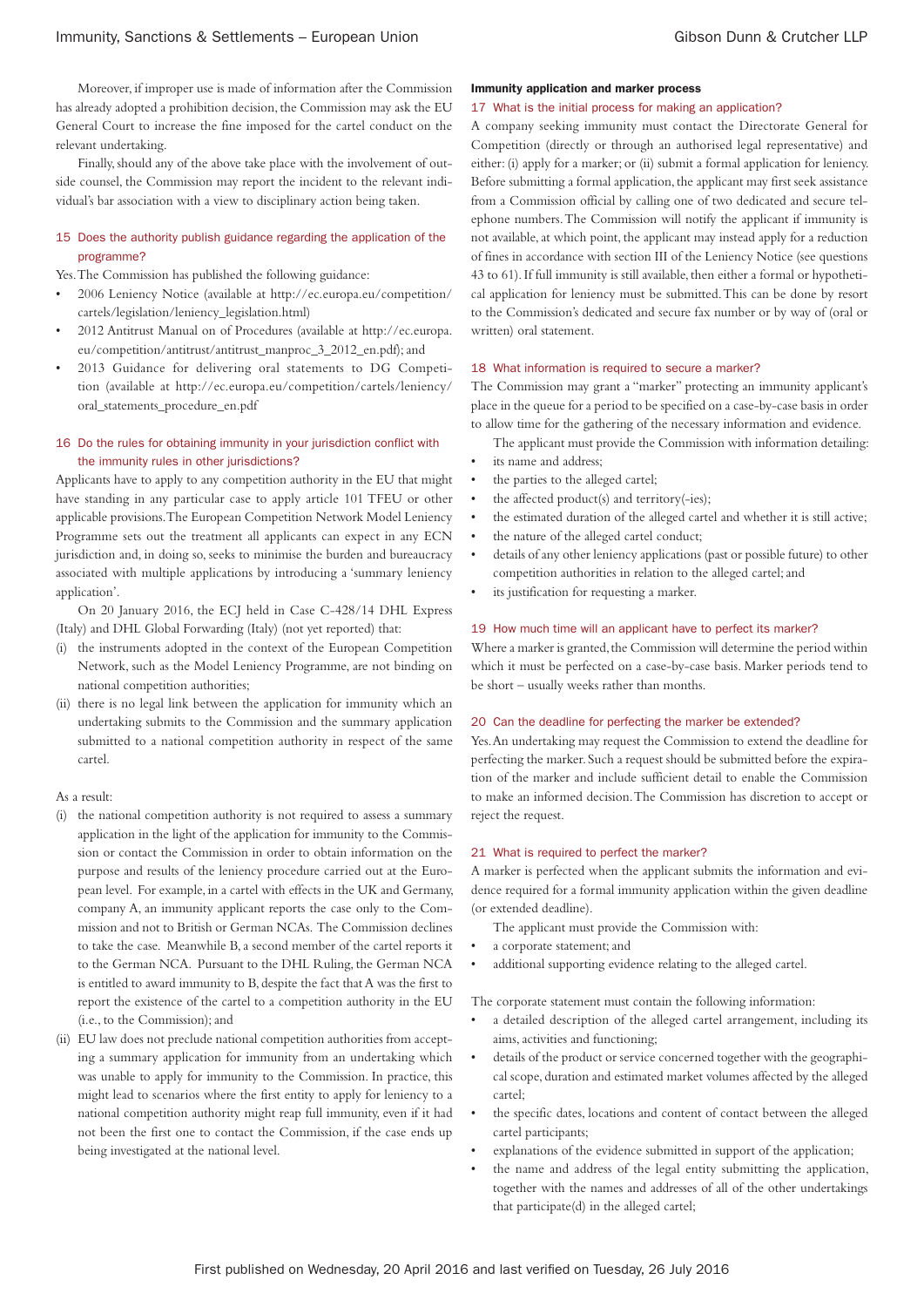- the names, positions, office locations and, where necessary, the home addresses of the individuals who, to the applicant's knowledge, are, or have been, involved in the alleged cartel – including those individuals who have been involved on the applicant's behalf;
- information about any other competition authorities (including those outside the EU) that have been approached or which the applicant intends to approach in relation to the alleged cartel; and
- other evidence relating to the alleged cartel in possession of the applicant or available to it at the time of the submission, including in particular any contemporaneous evidence of the infringement.

#### 22 Can the scope of the marker be expanded if additional information is discovered by the applicant?

The marker granted by the Commission will cover the alleged cartel that has been reported to it (which entails a delineation of the affected products, geographical coverage, participants and duration). If an applicant discovers evidence of additional wrongdoing that relates to the same cartel, it may apply to the Commission to extend the scope of the marker. Provided that the undertaking is the first to inform the Commission of the additional misconduct, the Commission may extend the scope of the marker accordingly. However, if another undertaking has already sought and been granted a marker in relation to that conduct, the original immunity applicant will not be able to extend its marker. The applicant may nevertheless be eligible to a reduction on the fines it received in respect of that behaviour.

If the immunity applicant discovers information regarding a separate cartel, it can (but is not obliged, as a matter of law, to) apply for a separate marker covering that cartel.

#### 23 Can an applicant lose its marker if a second applicant comes forward with better information?

The Commission will not consider other immunity applications before it has taken a position on an existing application in relation to the same alleged infringement. Whether the immunity applicant receives immunity will therefore be assessed on the basis of whether it has met the conditions under the Notice before the expiration of the deadline for perfection of the marker, not on the basis of a comparison with another application.

#### 24 What if the applicant's investigation reveals that no violation exists?

An application for immunity under the Leniency Notice is voluntary. If the immunity applicant considers that its own investigative steps reveal that no violation has taken place, the applicant can choose to withdraw its application. However, that does not necessarily mean that the Commission will not continue to investigate. The Leniency Notice specifies that, in the event that the applicant withdraws the evidence it has submitted for the purpose of its application, the Commission may use its own powers of investigation to obtain the information.

#### 25 What if the authority decides not to investigate?

If, following submission of an application for immunity, the Commission decides not to investigate or to discontinue its investigations into the alleged infringement, it will send the applicant a 'no-action' letter stating that, on the basis of a preliminary assessment, the Commission does not intend to consider the immunity application further, but that should its position change, the Commission will then take a formal position as regards the application. In this way, although the case has been put aside, the applicant's position is secured should the Commission subsequently resume its investigation.

#### Immunity cooperation obligations

#### 26 What is the applicant required to produce?

In addition to providing the Commission with a corporate statement and the relevant evidence (see question 21), an immunity applicant has a continuing duty to cooperate genuinely, fully, on a continuous basis and expeditiously throughout the investigation. This includes providing the Commission promptly with:

- all relevant information and evidence relating to the alleged cartel that comes into its possession or is available to it;
- answers to any request from the Commission that may contribute to the establishment of the facts; and
- access to current (and, 'if possible', former) employees and directors whom the Commission may wish to interview.

#### 27 Will the applicant be required to make a written confession?

No. Although the immunity applicant must provide details of the alleged cartel, the Commission will accept oral corporate statements. As noted above in relation to question 6, technically speaking, there is no express requirement on an immunity applicant to admit to having violated the law.

#### 28 Can third parties obtain access to the materials provided by the applicant?

See response to question 14 as regards the corporate statement provided by the immunity applicant. As regards the supporting evidence, access to these materials will also be provided to the other cartel members during the access to file process after an SO has been issued. The same restrictions on subsequent use of the information will apply. As regards the potential for subsequent disclosure orders in follow-on litigation, it is important to note that the Damages Directive does not exclude the disclosure of the supporting evidence on the Commission's file (unlike the corporate statement itself which is protected).

#### 29 Will the applicant lose its protection if one or more of its employees refuses to cooperate?

The requirement of full and continuous cooperation set out in point 12 of the Leniency Notice requires the immunity applicant to make current (and, 'if possible', former) employees and directors available for interviews with the Commission and to not destroy, falsify or conceal relevant information or evidence. The undertaking must use its best efforts to ensure that its employees do cooperate with the Commission (for instance, by giving employees individual assurances that cooperation will not lead to disciplinary action being taken against them). If the undertaking does not comply with its duty of full and complete cooperation, the Commission may withdraw the immunity.

#### 30 Will the applicant lose its protection if one of its employees engages in obstructive conduct before or after the application?

See question 29. If an employee, either before or after the application, engages in obstructive conduct (such as destroying, falsifying or concealing evidence of the alleged cartel, or disclosing the fact or any of the content of the contemplated application to a third party), the undertaking will have failed to comply with the conditions for immunity and any immunity granted can be withdrawn.

#### 31 Will the applicant be required to provide materials protected by attorney-client privileges or work-product doctrine?

Attorney–client privilege: It is a general principle of EU law that an undertaking cannot be required to provide the Commission with communications that are protected by legal professional privilege (LPP). However, the European courts have ruled that only communications between an undertaking and external counsel benefit from LPP. Therefore, communications with inhouse legal counsel do not benefit from privilege from inspection in the context of antitrust investigations (AM&S Europe Ltd [1982] and Akzo Nobel Chemicals Ltd and Akcros Chemicals Ltd [2010]). That said, the courts have held that communications between an in-house lawyer and the undertaking that relay the content or nature of privileged communications with external counsel will be privileged (an extension of LPP), although file notes prepared by employees or in-house counsel will not be protected (Hilti [1990]).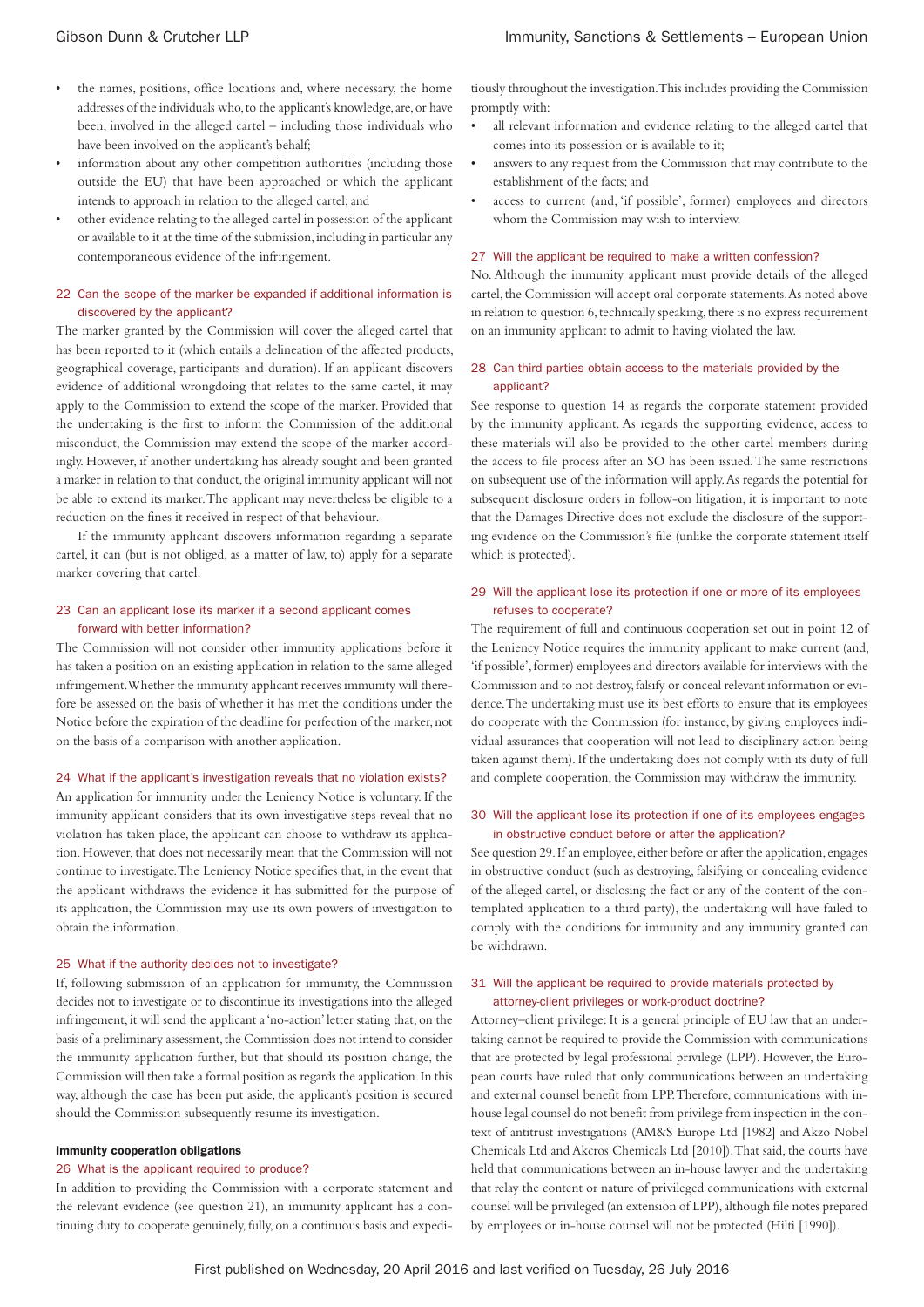Material that is not communications between an undertaking and its external counsel may be privileged in some circumstances. The EU courts have held that summaries or working documents that are prepared by in-house counsel or the undertaking in order to compile information or evidence to assist external counsel's ability to understand the context, scope and nature of the circumstances upon which his or her advice is being sought may be privileged. However, this is only if the materials are prepared for the purpose of seeking independent external legal advice to defend against the Commission's investigation (Akzo Nobel Chemicals).

#### Granting immunity

#### 32 How does the authority announce its promise not to charge or sanction?

The Commission grants conditional immunity by way of formal decision. The decision is addressed to the applicant only and is not published.

At the end of the administrative process, the Commission will confirm the decision to grant conditional immunity if all of the conditions under the Leniency Notice remain fulfilled at the time that the Commission adopts its infringement decision imposing fines. The infringement decision is published in the Official Journal and on Directorate General Competition's website.

#### 33 Does the authority put its commitment in writing?

See response to question 32.

#### 34 Who is given access to the document?

See response to question 32.

35 Does the authority publish a model letter for conferring immunity? No.

#### Individual immunity or leniency

#### 36 Is there an individual immunity programme?

See question 2. Article 101 TFEU applies only to 'undertakings' (ie, entities having an economic activity of their own, not to natural persons such as employees or directors).However, the term 'undertaking' has been widely defined and includes natural persons who are economic actors in their own right (for example, sole traders). While there is no separate immunity programme for individuals, the Leniency Notice would apply to such persons in relation to fines that may be imposed by the Commission.

#### 37 What is the process for applying?

See responses above in relation to corporate immunity.

#### 38 What are the criteria for qualifying?

See responses above in relation to corporate immunity.

#### Revocation of immunity

#### 39 On what basis can corporate immunity be revoked?

Immunity is not formally granted until the conditional immunity is confirmed at the end of the administrative procedure through an infringement decision. If, at the end of the administrative procedure, the applicant has not complied with the duty to cooperate under point 12 of the Leniency Notice, the Commission may decide not to grant final immunity. Thus, as a technical matter, the Commission's decision is one not to grant final immunity. However, in practical terms it amounts to a 'withdrawal' or 'revocation' of conditional immunity (see response to question 40).

In addition, the Leniency Notice also specifies that immunity will not be granted if the Commission ultimately finds out that the applicant has acted as a coercer.

In Raw Tobacco Italy [2004], the Commission withdrew Deltafina's conditional immunity on the grounds that Deltafina had disclosed its immunity application to the other cartel members.

#### 40 When can it be revoked?

See question 39. Conditional immunity may be withdrawn at any point during the investigation until the Commission adopts the infringement decision, at which time it decides whether to grant or refuse immunity. If, during the investigation, it becomes apparent that immunity is not available or that the applicant has not met the conditions for grant of immunity, the Commission will inform the applicant and the applicant may withdraw the evidence it has submitted.

#### 41 What notice is required to revoke?

See response to question 40 as regards conditional immunity. At the end of the administrative procedure, the Commission's final infringement decision will set out the Commission's decision as to whether to grant or refuse formal immunity.

#### 42 Can the applicant file a judicial challenge to a decision to revoke?

Yes. The EU General Court has jurisdiction to review the legality of all Commission decisions, including the final infringement decision in which the Commission will, if it considers it appropriate, decide not to grant immunity and instead impose a fine on the applicant undertaking. In Raw Tobacco Italy, the decision not to grant immunity to Deltafina (despite the original grant of conditional immunity) was challenged before the General Court (which upheld the Commission's decision to withdraw, see T-12/06 Deltafina v Commission).

#### Reduction in sanctions

#### 43 Does the leniency programme allow for reductions in sanctions?

Yes. Undertakings that do not meet the conditions for full immunity may still be eligible to benefit from a partial reduction in any fine that would otherwise have been imposed on them provided that they:

- provide evidence representing 'significant added value' to that already in the Commission's possession; and
- comply with the conditions under point 12 of the Leniency Notice (as is the case for immunity applicants).

#### 44 What is the process for seeking a reduction in sanctions?

The applicant must make a formal application to the Commission, together with sufficient evidence of the alleged cartel which represents 'significant added value' with respect to the evidence that the Commission already has. To ensure that the evidence is assessed by the Commission for the purpose of determining whether a leniency reduction is available, an undertaking that voluntarily submits evidence must make it clear that the submission is part of a formal application for a reduction of a fine.

At the applicant's request, the Commission will provide an acknowledgment of receipt confirming the date and, where appropriate, the time of each submission.

The Commission will set out in the SO whether it intends to apply a fine reduction and will indicate in which 'band' the reduction falls (see question 47).

#### 45 Is there a marker process similar to immunity applications?  $N_{\Omega}$

#### 46 Are the reductions in sanctions fixed or discretionary?

The reduction in sanctions is discretionary, but the Commission has established certain 'bands' within which the reduction will fall (see response to question 47).

#### 47 How are the reductions in sanctions calculated?

Once the Commission has determined that the applicant satisfies the conditions for a reduction in its fine, the level of the reduction will be calculated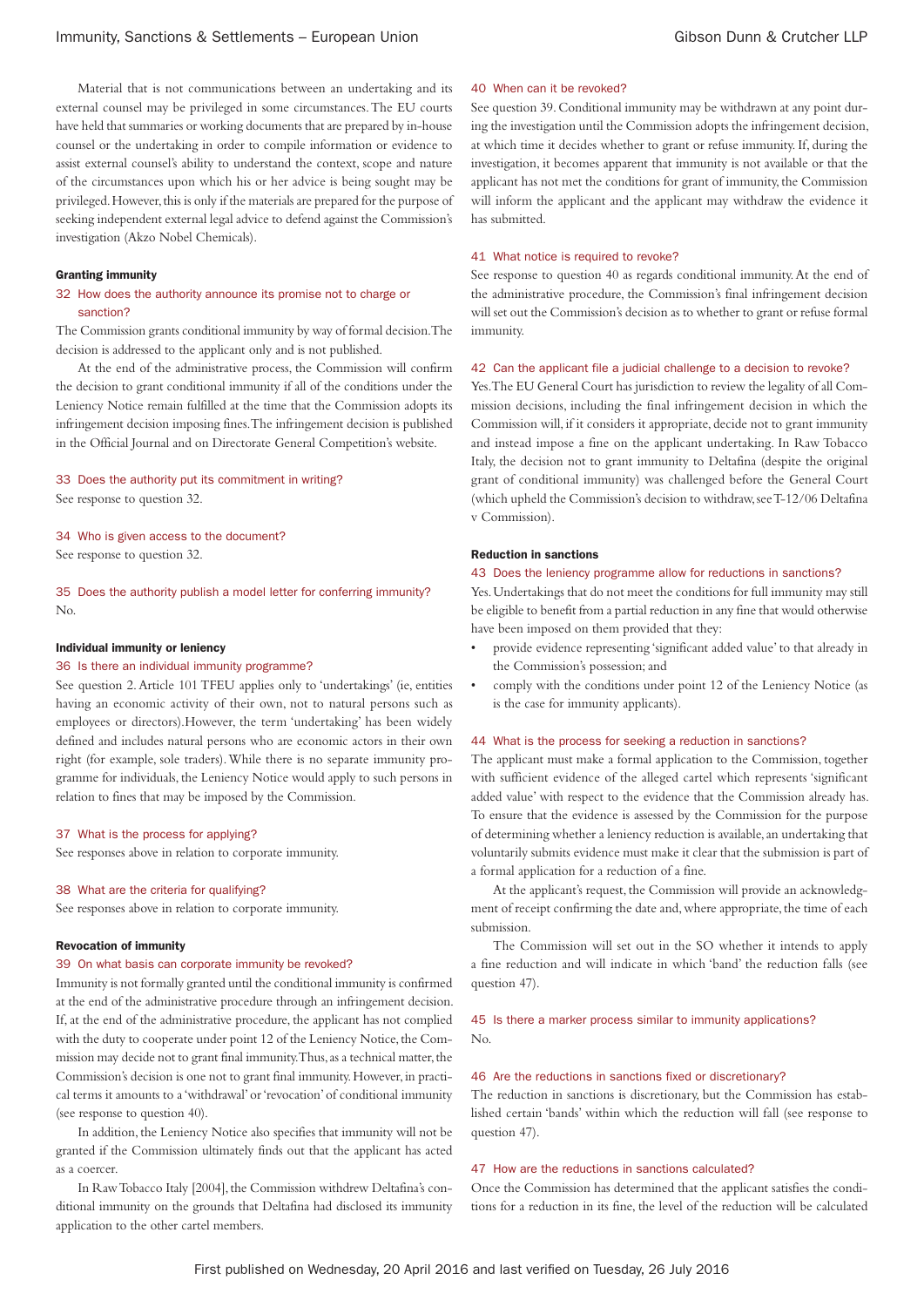by reference to three bands (which often turns on the point in the process at which the applicant provides the evidence):

- reductions of 30–50 per cent for the first applicant company to provide significant added value;
- reductions of 20–30 per cent for the second applicant company to provide significant added value; and
- reductions of up to 20 per cent for any subsequent applicant company that provides significant added value.

#### 48 Are there sentencing guidelines?

The Commission has published its Guidelines on the method of setting fines: OJ (2006/C 210/02). However, the EU courts have confirmed that the Commission retains wide discretion as to the final amount of the fine imposed on infringing undertakings.

#### 49 If an applicant's cooperation reveals self-incriminating information that expands the scope of the conduct known to the authority, will that conduct be factored into the fine calculation?

Where the undertaking is the first applicant to submit 'compelling evidence' that the Commission later relies upon, the Commission will not take the additional information into account when setting the fine to be imposed upon the undertaking that provided the information (point 26 of the Leniency Notice in fine).

See further question 53 in relation to 'Immunity Plus'.

#### 50 Are there fixed or discretionary discounts for the first applicant to cooperate after the immunity applicant (assuming there is an immunity applicant)?

See response to question 47.

#### 51 Other than fine reductions, are there additional incentives offered to an applicant that is the first non-immunity applicant?

As a general matter, no. However, if the immunity applicant's conditional immunity is withdrawn, the Commission may grant conditional immunity to the first non-immunity applicant.

#### 52 Does the competition authority publish guidance regarding sentencing reductions?

Yes. See response to question 48.

#### 53 Does the authority provide for "Amnesty Plus" benefits?

No. EU law does not provide for 'Amnesty Plus' such as those provided under, for example, US law.

#### 54 How is the Amnesty Plus discount calculated? Not applicable.

#### Cooperation obligations for sentencing reductions

#### 55 Are the cooperation obligations similar to those for immunity applicants?

Undertakings that apply for a reduction in fines must meet the same cumulative and continuing cooperation conditions as immunity applicants (ie, the conditions set out in point 12 of the Leniency Notice).

#### 56 Will the applicant be required to make a written confession? No. See response to question 27.

#### 57 Can third parties obtain access to the materials provided by the applicant?

The position is the same as for materials provided by the immunity applicant. See response to question 14.

#### 58 Will an applicant qualify for sentencing reductions if one or more of its employees refuse to cooperate?

The requirements for cooperation are the same as for immunity applicants. See response to question 29.

#### 59 Will the applicant lose its protections if one of its employees engages in obstructive conduct before or after the application?

The effect of obstructive conduct by an employee is the same as for immunity applicants. See response to question 30.

#### 60 Will the applicant be required to provide materials protected by attorney-client privilege or work-product doctrine?

The position is the same as for immunity applicants. See response to question 31.

#### 61 Can an applicant challenge the amount of the reduction of sanctions?

Yes. The amount of the reduction will be set out in the Commission's infringement decision, which can be challenged before the EU courts . See response to question 64.

#### **Settlements**

#### 62 How is the settlement process initiated?

The settlement process is initiated after the Commission has carried out its initial investigation but before the issuance of the SO. When the Commission considers that the case is appropriate for settlement, it invites each party to confirm its interest in the settlement process. A minimum of a two-week deadline is set for the parties to confirm their interest in writing. Importantly, at the stage of confirming their desire to engage in settlement discussions, parties are not required to acknowledge any participation in an infringement.

Once one or more parties have formally declared an interest in engaging in the settlement process, the Commission will hold three rounds of bilateral, without prejudice, discussions with each party. The discussions are intended to:

- set out the facts of the case and disclose key selections of the evidence on which the Commission's case relies (it is possible to request wider access to the file, but full access is not envisaged under the settlement procedure);
- discuss the likelihood of common understanding regarding the scope of the potential objections and the estimation of the range of likely fines to be imposed by the Commission and establish the relevant sales figures which may form the basis of the fine; and
- consider the amount of the fine.

In practice, in between the official discussions, there will often be a series of more technical meetings held to assist the Commission in its understanding of the evidence and also of the circumstances of the case for each individual party. Through these discussions, the Commission may change its view as to the scope and duration of the cartel. However, the Commission emphasises that this process is not a 'negotiation' as to the existence of the infringement or the level of the fine.

Once the settlement discussions are successfully concluded, the Commission will ask the parties to submit their settlement submissions within 15 working days (see response to question 66).

#### 63 Is the amount of the sanction always fixed in the settlement agreement?

As mentioned above in response to question 62, the settlement discussions are not a 'negotiation'. The amount of the fine is not set out in any contractual agreement between the parties and the Commission at the end of the settlement process. The amount of the fine is fixed by the Commission in its final decision.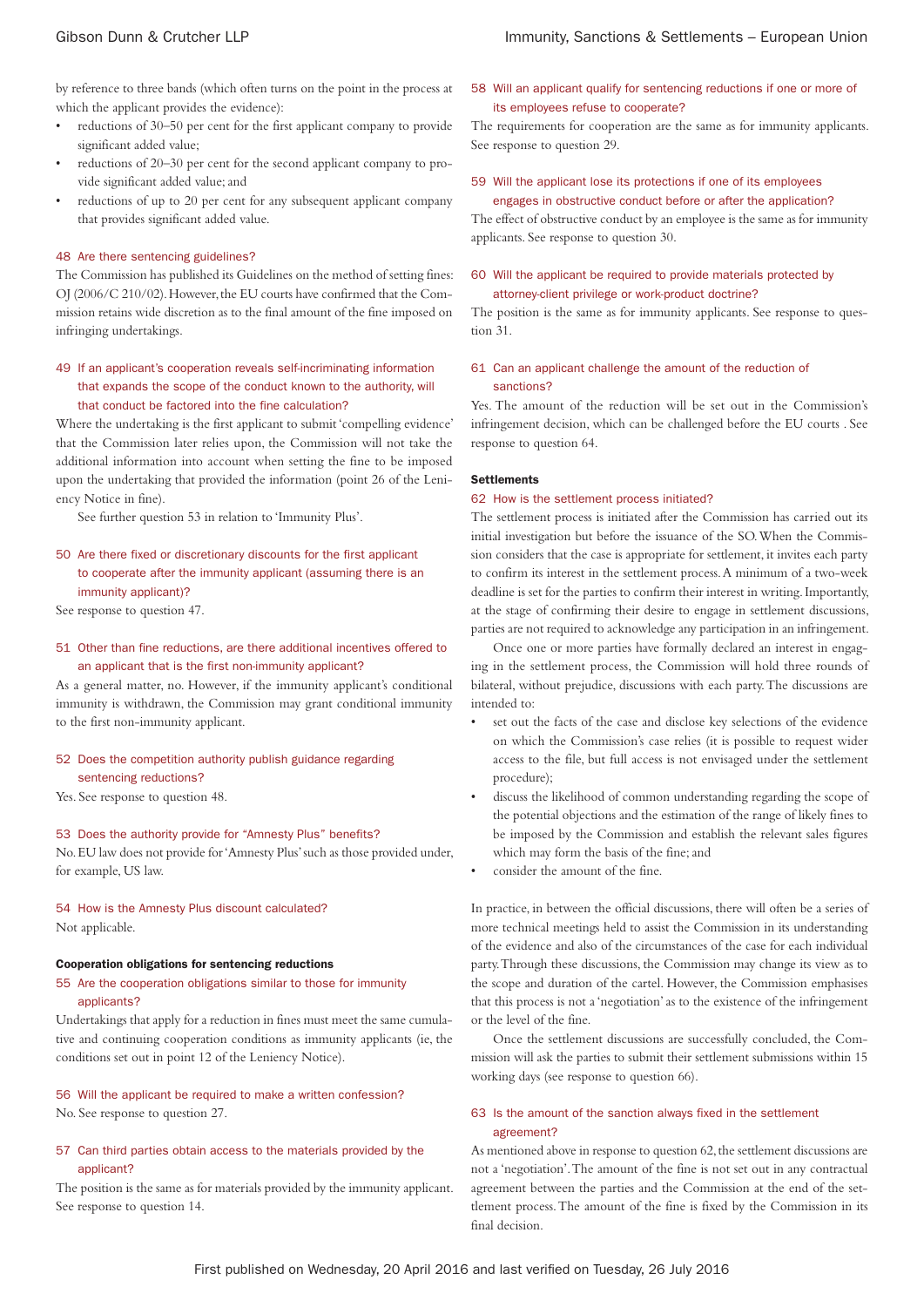The Commission grants a 10 per cent reduction in the fine to all parties that settle (see Settlements Notice, at paragraph 32).

#### 64 What role, if any, do the courts play in the settlement process?

The EU courts do not have a role during the settlement process itself. However, once the Commission has adopted the infringement decision, an undertaking may apply to the courts for a judicial review of that decision pursuant to article 263 TFEU, including a revision of the fine that has been imposed.

#### 65 Are the settlement documents, including any factual admissions, made public?

The Commission does not publically disclose settlement submissions, as it considers that any such disclosure (even after a final decision has been made) would undermine both public and private interests. As regards follow-on actions, the Damages Directive requires member states to ensure that national courts cannot order the disclosure of settlement submissions.

#### 66 Is an admission of wrongdoing required?

Yes. The undertaking's settlement submission must contain, inter alia, a clear and unequivocal acknowledgment of the undertaking's liability for the infringement. This should include a summary of:

- the object of the infringement;
- the possible implementation of the cartel; and
- the main facts of the case, including details of the undertaking's role and the duration of its participation in the cartel.

#### 67 Do companies that enter into settlement agreements receive an automatic sentencing discount?

Once the total amount of the fine has been calculated, the Commission will grant settling parties a 10 per cent reduction in the fine (see Settlements Notice, at paragraph 32). This is in addition to any leniency discount that the Commission may give.

#### 68 Do all of the subjects of an investigation have to agree to the settlement procedure before it is initiated by the authority?

No. The Commission will pursue settlement discussions with all parties who have confirmed their interest in engaging with the process, even if some parties choose not to settle (so called 'hybrid' cases).

69 Will the authority settle with subjects who refuse to cooperate?

The Commission has a broad discretion to determine which parties to invite to participate in settlement discussions as well as whether to continue or discontinue those discussions and whether to ultimately settle (point 5 of the 2008 Settlement Notice point 5). Accordingly, the Commission can discontinue the settlement process with any party that refuses to cooperate.

#### 70 If the settlement discussions terminate without an agreement, may any information provided or statements made during the negotiations be used against the parties?

Admissions made, or information or evidence provided, to the Commission during the settlement process are on a without-prejudice basis. If settlement discussions terminate without agreement, the admissions, information and evidence will be deemed to have been withdrawn and cannot subsequently be used by the Commission as evidence against any party to the settlement discussions.

On 20 May 2015, the General Court of the European Union handed down its judgment in Timab Industries and CFPR v. Commission, Case T-456/10, which is the first ruling on the Commission's cartel settlement procedure. The General Court found that the Commission is not bound by positions it has taken during settlement negotiations. More specifically, the Commission is entitled to extend the scope of its investigation in relation to a party that has withdrawn from the settlement discussions, if this is justified by evidence that subsequently comes to light. Similarly, the General Court held that, if a party withdraws its settlement application, the Commission may ultimately impose a higher fine than that it has indicated as a 'likely range of fines' during settlement negotiations.

#### 71 May a party to the settlement agreement void the agreement after it is entered?

Yes. This is because settlement decisions are entered into voluntarily.

#### 72 Does the competition authority publish guidance regarding settlements?

The Commission has published:

- Regulation 622/2008, as regards the conduct of settlement procedures in cartel cases (available at http://eur-lex.europa.eu/LexUriServ/LexUriServ.do?uri=OJ:L:2008:171:0003:0005:en:PDF); and
- the 2008 notice on the conduct of settlement procedures (2008 OJ C 167/01) (available at http://eur-lex.europa.eu/LexUriServ/LexUriServ. do?uri=OJ:C:2008:167:0001:0006:EN:PDF).